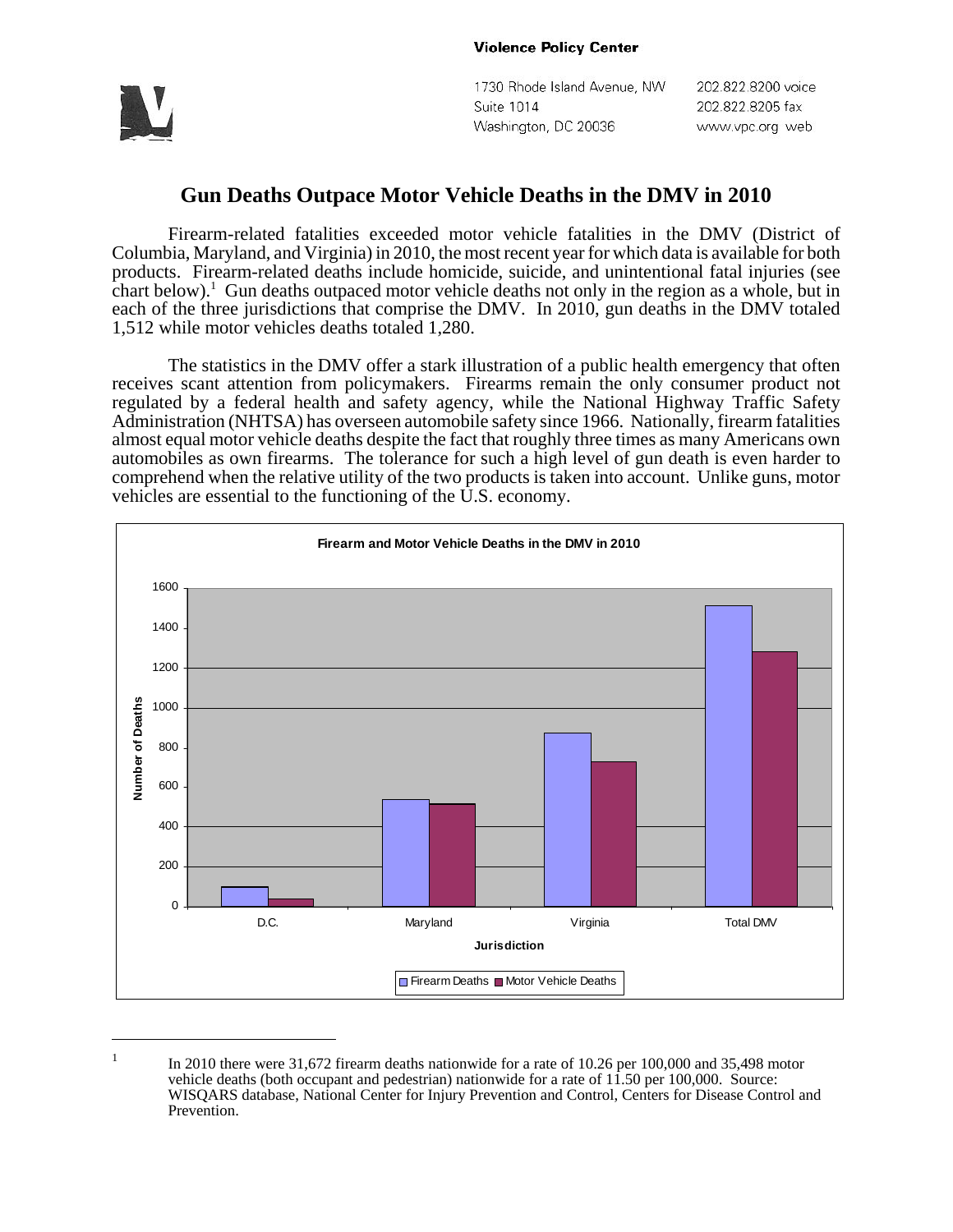In the District of Columbia there were 99 firearm deaths reported in 2010, 84 of which were identified as homicides and 13 of which were identified as suicides. That same year, there were 38 motor vehicle deaths in the District.



In Maryland, there were 538 firearm deaths reported in 2010, 306 of which were identified as homicides and 222 of which were identified as suicides. That same year, there were 514 motor vehicle deaths in the state.

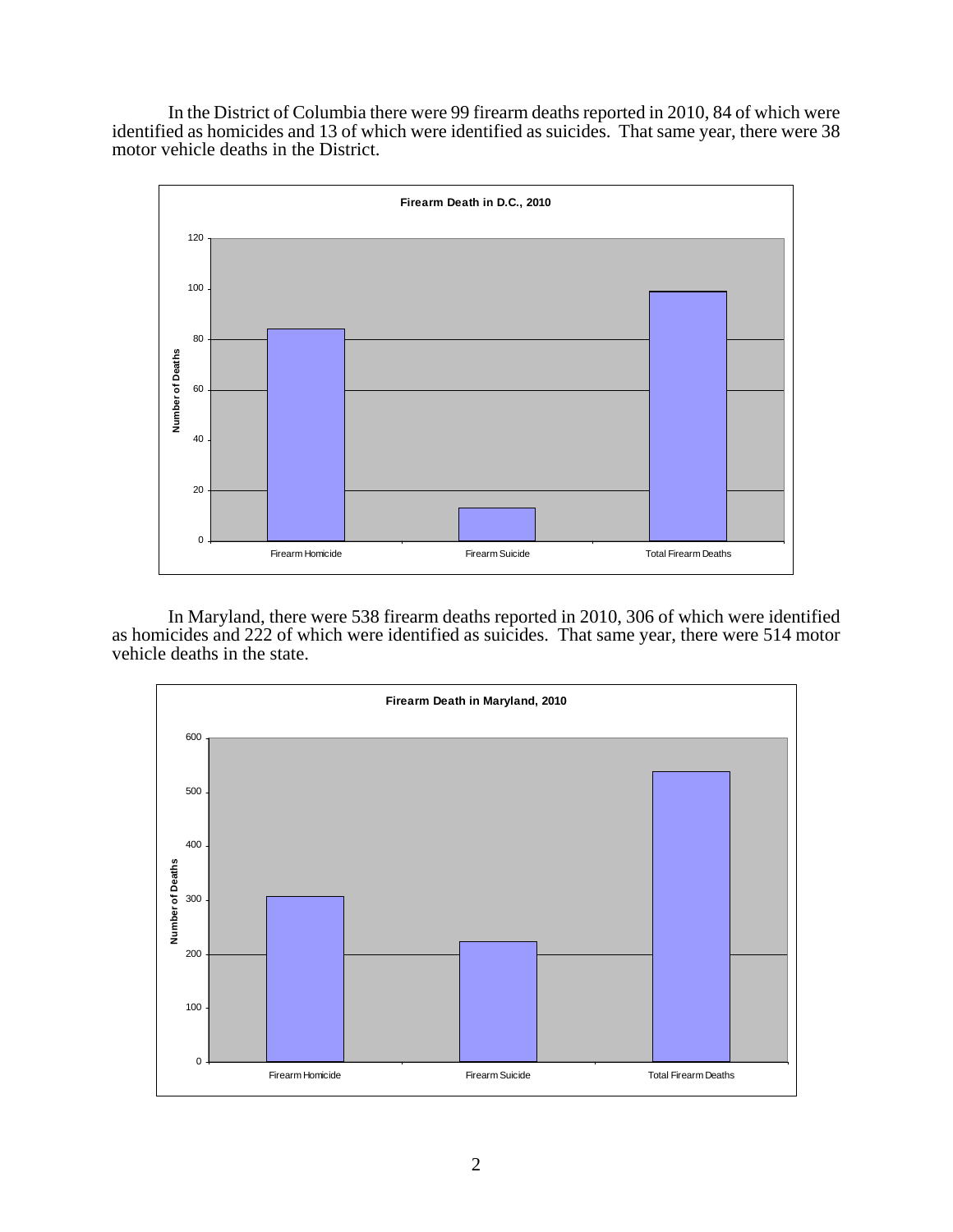In Virginia, there were 875 firearm deaths reported in 2010, 271 of which were identified as homicides, 576 of which were identified as suicides, and 13 of which were identified as unintentional deaths. That same year, there were 728 motor vehicle deaths in the state.



Nationally, while motor vehicle-related deaths are on the decline as the result of a successful decades-long public health-based injury prevention strategy, firearm deaths continue unabated—the direct result of the failure of federal and many local policymakers to acknowledge and act on this ubiquitous and too often ignored public health problem. The comparative death rates associated

| Firearm and Motor Vehicle Deaths in the DMV, 2010 <sup>2</sup> |                                    |                                   |                                               |                                       |                                                       |
|----------------------------------------------------------------|------------------------------------|-----------------------------------|-----------------------------------------------|---------------------------------------|-------------------------------------------------------|
| <b>Jurisdiction</b>                                            | <b>Firearm</b><br><b>Homicides</b> | <b>Firearm</b><br><b>Suicides</b> | <b>Unintentional</b><br><b>Firearm Deaths</b> | <b>Total Firearm</b><br><b>Deaths</b> | <b>Total Motor</b><br><b>Vehicle</b><br><b>Deaths</b> |
| District                                                       | 84                                 | 13                                |                                               | 99*                                   |                                                       |
| Maryland                                                       | 306                                | 222                               |                                               | 538*                                  | 514                                                   |
| Virginia                                                       | 271                                | 576                               |                                               | $875*$                                | 728                                                   |

<sup>2</sup> ‡ State-level counts of fewer than 10 deaths are suppressed. \* Total is greater than the sum of homicide, suicide, and unintentional deaths due to suppressed totals of less than 10 deaths for legal intervention, undetermined intents, and/or unintentional deaths.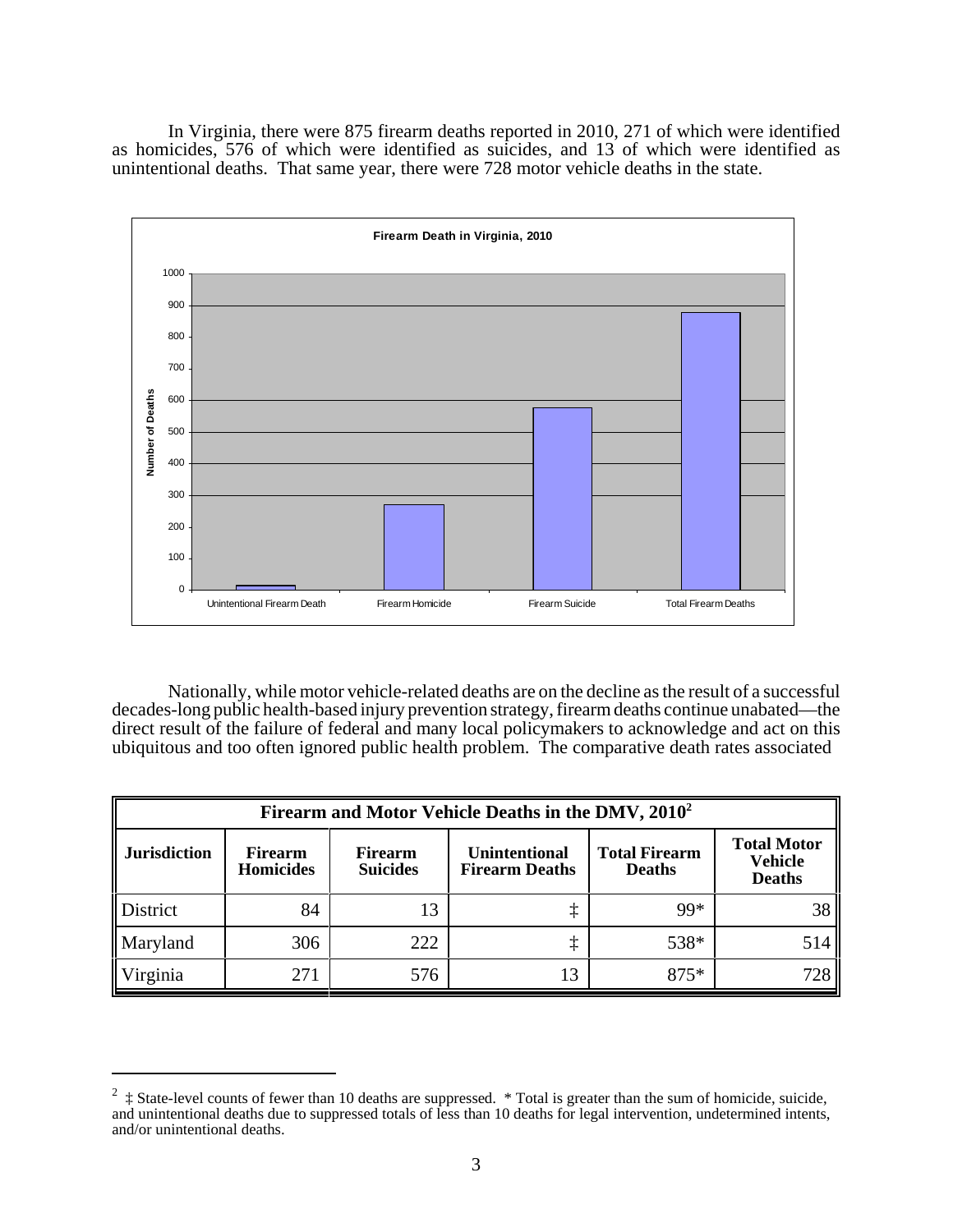with the two products are particularly striking considering the fact that more than 90 percent of American households own a car<sup>3</sup> and fewer than a third of American households contain a gun.<sup>4</sup>

## **A Tale of Two Products**

## **Motor Vehicles: Effective Regulation Has Reduced Traffic Fatalities**

Nationally, in 2010, the number of fatalities in motor vehicle traffic crashes continued their steady decline for a total of 35,498.<sup>5</sup> This drop took place despite an increase in the number of miles Americans drove.<sup>6</sup>

Experts agree that the formation of the federal National Highway Traffic Safety Administration (NHTSA) in 1966 coupled with a sustained decades-long effort to develop and implement a series of injury-prevention initiatives have saved countless lives. Numerous changes in both vehicle and highway design followed the creation of NHTSA. For example, vehicles incorporated new safety features, including: head rests; energy absorbing steering wheels; shatterresistant windshields; and, safety belts. In addition, the roads that the vehicles traveled were improved by: better delineation of curves; use of breakaway signs and utility poles; improved illumination; addition of barriers separating oncoming traffic lanes; and, guardrails.7 Experts also cite the increase in the use of seat belts beginning in the mid-1980s as states enacted belt-use laws as well as a reduction in alcohol-impaired driving as Mothers Against Drunk Driving (MADD) and other organizations changed the public's perception of the problem and laws were enacted to increase the likelihood that intoxicated drivers would be punished. Graduated licensing laws are credited with helping to reduce the number of teen drivers crashing on our nation's roadways.<sup>8</sup> Between 1966 and 2000, the combined efforts of government and advocacy organizations reduced the rate of death per 100,000 population by 43 percent which represents a 72 percent decrease in deaths per vehicle miles traveled.<sup>9</sup> NHTSA estimates that seat belts, child restraints, and frontal air bags saved more than 15,000 lives in 2010.<sup>10</sup>

<sup>&</sup>lt;sup>3</sup> "Households by Number of Motor Vehicles: 2010," Research and Innovative Technology Administration (RITA), Bureau of Transportation Statistics.

<sup>&</sup>lt;sup>4</sup> For a detailed history of gun ownership in the United States as reported by the General Social Survey (GSS) conducted by the National Opinion Research Center (NORC) at the University of Chicago, see the April 2011 Violence Policy Center report *A Shrinking Minority: The Continuing Decline of Gun Ownership in America*, http://www.vpc.org/studies/ownership.pdf.

<sup>5</sup> WISQARS database, National Center for Injury Prevention and Control, Centers for Disease Control and Prevention.

<sup>6</sup> National Highway Traffic Safety Administration Press Release, "U.S. Transportation Secretary LaHood Announces Lowest Level Of Annual Traffic Fatalities in More Than Six Decades," December 8, 2011.

<sup>&</sup>lt;sup>7</sup> "Motor-Vehicle Safety: A 20<sup>th</sup> Century Public Health Achievement," *JAMA*, June 9, 1999—Vol 281, No. 22 (*MMWR*, 1999; 48:369-374).

<sup>8</sup> "50 years of progress: Where do we go from here?," presentation by Adrian K. Lund, PhD, President, Insurance Institute for Highway Safety at Edmunds' Safety Conference: Truly Safe?, May 24, 2011.

<sup>9</sup> David A. Sleet, *et al*, "Traffic Safety in the context of public health and medicine," AAA Foundation for Traffic Safety (2007).

<sup>&</sup>lt;sup>10</sup> Traffic Safety Facts 2010: A Compilation of Motor Vehicle Crash Data from the Fatality Analysis Reporting System and the General Estimates System, NHTSA, U.S. Department of Transportation.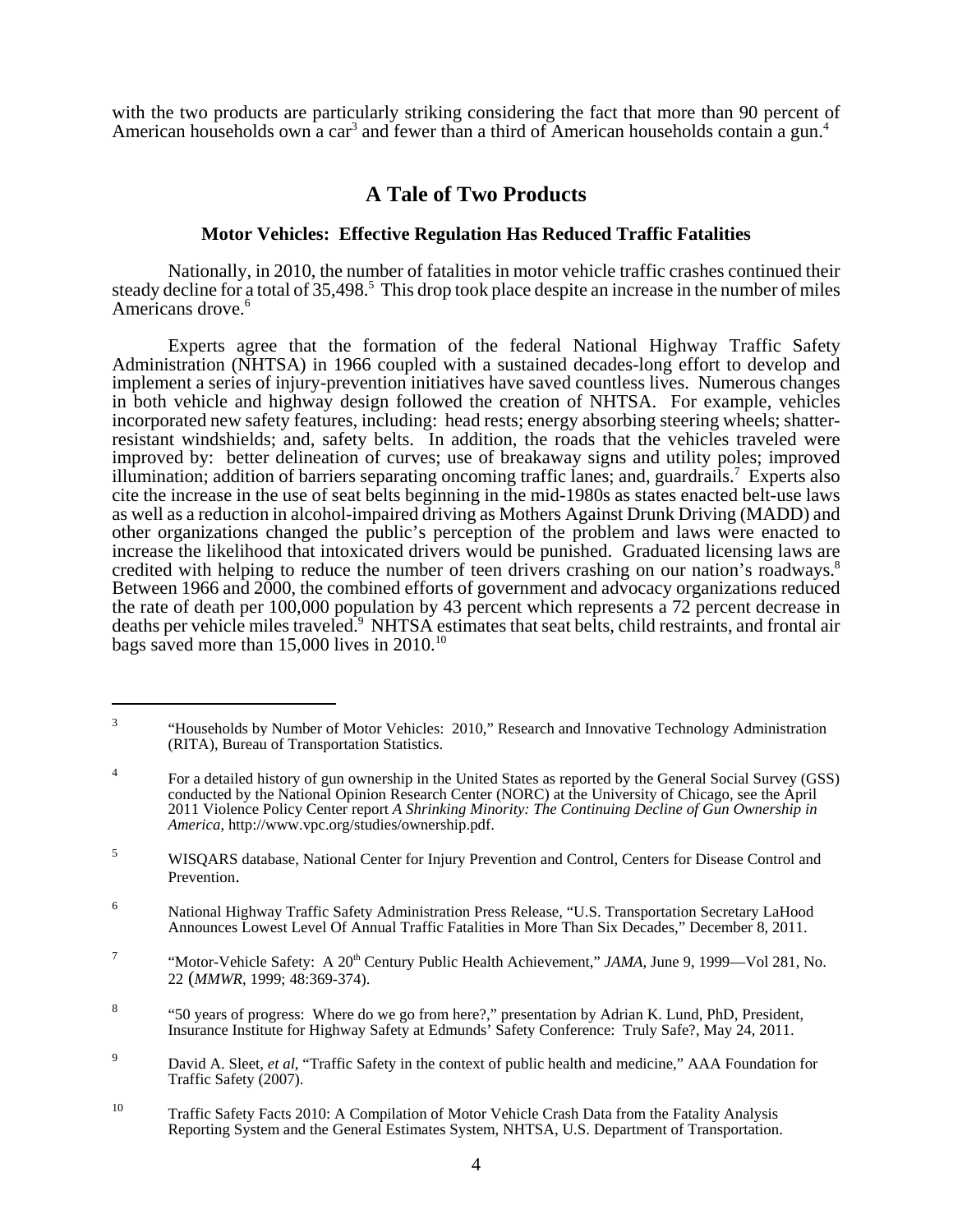## **Firearms: The Last Unregulated Consumer Product Manufactured in America**

The health and safety regulation of motor vehicles stands as a public health success story, yet firearms remain the last consumer product manufactured in the United States that is not subject to federal health and safety regulation.



While the federal Bureau of Alcohol, Tobacco, Firearms and Explosives (ATF) is charged with enforcing our nation's limited gun laws, it has none of the health and safety regulatory powers afforded other federal agencies such as NHTSA.<sup>11</sup> Health and safety regulation of firearms is left to the states and very few impose meaningful regulation designed to decrease all categories of gunrelated death and injury. Moreover, the effectiveness of one jurisdiction's efforts is often undermined by weak standards in neighboring jurisdictions coupled with the lack of minimum federal standards.

<sup>11</sup> As noted prior, literally every other consumer product sold and manufactured in the United States is regulated by a federal agency for health and safety—guns and ammunition are the unique exception. Examples of federal agencies and the products for which they are responsible include: Consumer Product Safety Commission (CPSC), household products (except for guns and ammunition); Environmental Protection Agency (EPA), pesticides and toxic chemicals; Food and Drug Administration (FDA), drugs (including tobacco) and medical devices; National Highway Traffic Safety Administration (NHTSA), motor vehicles.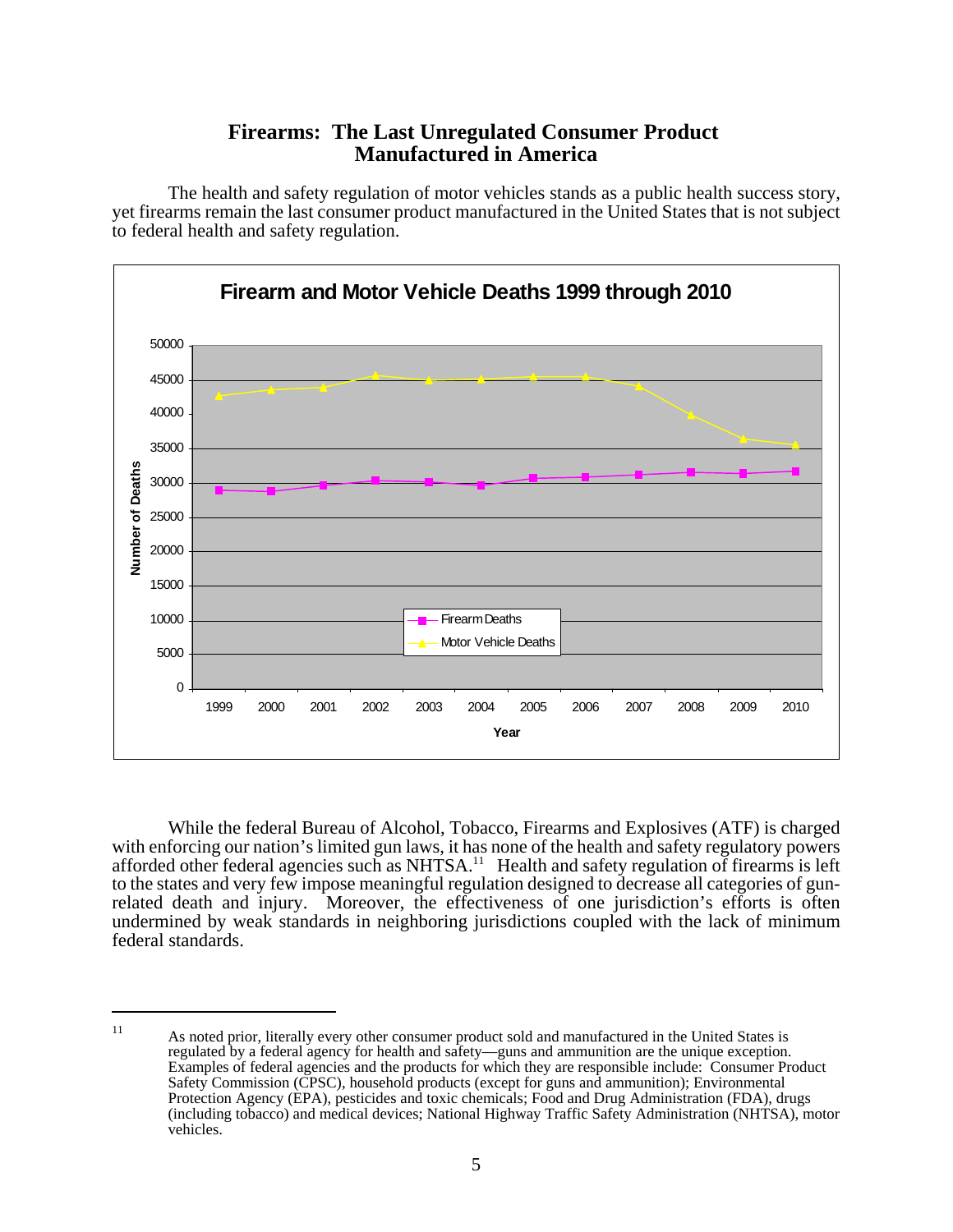Dr. David Hemenway, director of the Harvard Injury Control Research Center and the Youth Violence Prevention Center, notes in his 2004 book *Private Guns, Public Health*:

[T]he time Americans spend using their cars is orders of magnitudes greater than the time spent using their guns. It is probable that per hour of exposure, guns are far more dangerous. Moreover, we have lots of safety regulations concerning the manufacture of motor vehicles; there are virtually no safety regulations for domestic firearms manufacture.<sup>12</sup>

Despite this extreme disparity in exposure, as seen on the chart on the prior page deaths nationwide from these two consumer products are on a trajectory to intersect.

Such an approach to injury prevention has been applied to every product Americans come into contact with every day—except for guns. And as is the proven case with motor vehicles, health and safety regulation could reduce deaths and injuries associated with firearms.

Comprehensive regulation of the firearms industry and its products could include the following components—

- **EXECUTE:** Detailed and timely data collection on gun production, sales, use in crime, as well as analysis of the types, makes, and models of firearms most associated with injury, death, and criminal use;
- $\blacksquare$  Implementation of minimum safety standards for firearms (i.e., specific design standards and the requirement of safety devices);
- Ban certain types of firearms that have no sporting purpose such as "junk guns" and military-style assault weapons;
- **EXECUTE:** Limit the firepower of firearms available to the general public, e.g. restrict ammunition magazine capacity;
- Expand the categories of persons prohibited from possessing firearms by including restrictions on categories known to present a higher risk of misuse such as possession by those convicted of a violent misdemeanor;
- **EXECUTE:** Restore restrictions on the carrying of loaded handguns in public spaces;
- **Example 1** Improve enforcement of current laws restricting gun possession by persons with histories of domestic violence;
- **Example 1** Improve enforcement of current laws restricting gun possession by persons with mental health disqualifiers;
- $\blacksquare$  Implement public education campaigns that communicate the extreme risks associated with exposure to firearms.

Absent action at the federal level, the District, Maryland, and Virginia can implement many of these policies on their own and have to varying degrees. For example, the District and Maryland regulate assault weapons and "junk guns." In addition, programs have been initiated in Maryland to deter illegal gun carrying, track gun offenders, and put special focus on preventing domestic homicide.

<sup>12</sup> David Hemenway, *Private Guns, Public Health*, University of Michigan Press, 2004, p. 182.